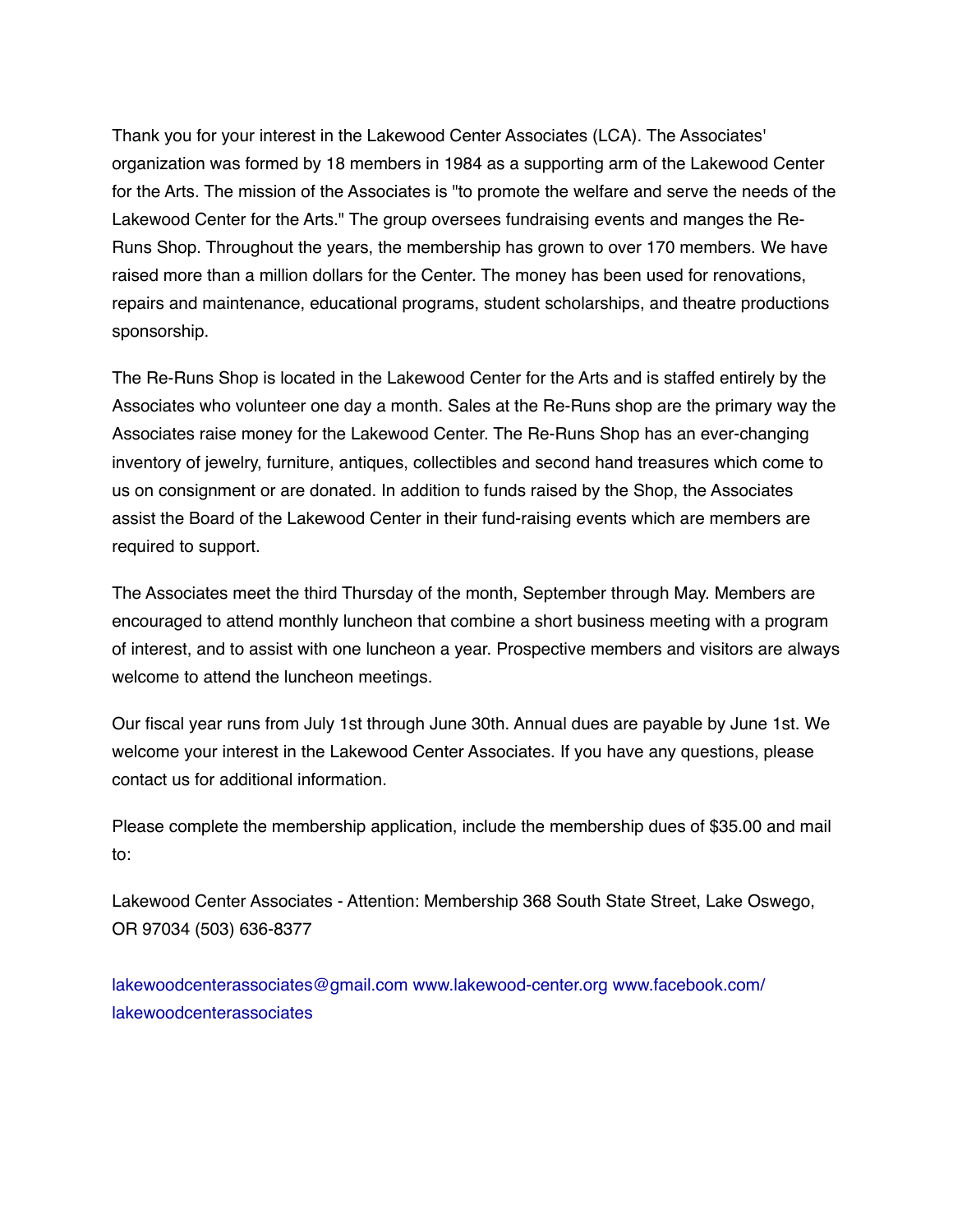## Lakewood Center Associates - Membership Application

What is your employment history

Have you had any previous experience as a volunteer? If so, with what organizations, and what kind of work did you do?

In addition to volunteering in the Re-Runs Shop, there are opportunities to serve on other committees. Please tell us about your skills and interests and what committees you would be interested in participating.

Consignment Committee Member: Duties may include sorting and pricing consigned merchandise, research vintage, production and history of goods when necessary.

Donation and Pricing Committee: Duties may include sorting and pricing consigned or donated items.

Marketing & PR Committee Member: Do you have experience in marketing or public relations for a retail business.

Floral arranging: Create arrangements for display in the lobby of Lakewood Center and other special events.

Other hobbies or skills you would like to use while volunteering.

| Do you prefer to work (check all that apply)                                       |  |  |  |        |
|------------------------------------------------------------------------------------|--|--|--|--------|
| Re-Runs Shop working directly with customers served ______ Behind the scenes _____ |  |  |  |        |
|                                                                                    |  |  |  |        |
|                                                                                    |  |  |  |        |
|                                                                                    |  |  |  |        |
|                                                                                    |  |  |  |        |
| (Home)______________(Work) _____________(Cell) __________________ In Case of       |  |  |  |        |
| Emergency, who would you like us to contact?                                       |  |  |  |        |
|                                                                                    |  |  |  | Phone: |
| (Home)_______________(Work) _____________(Cell) ___________________E-Mail Address: |  |  |  |        |